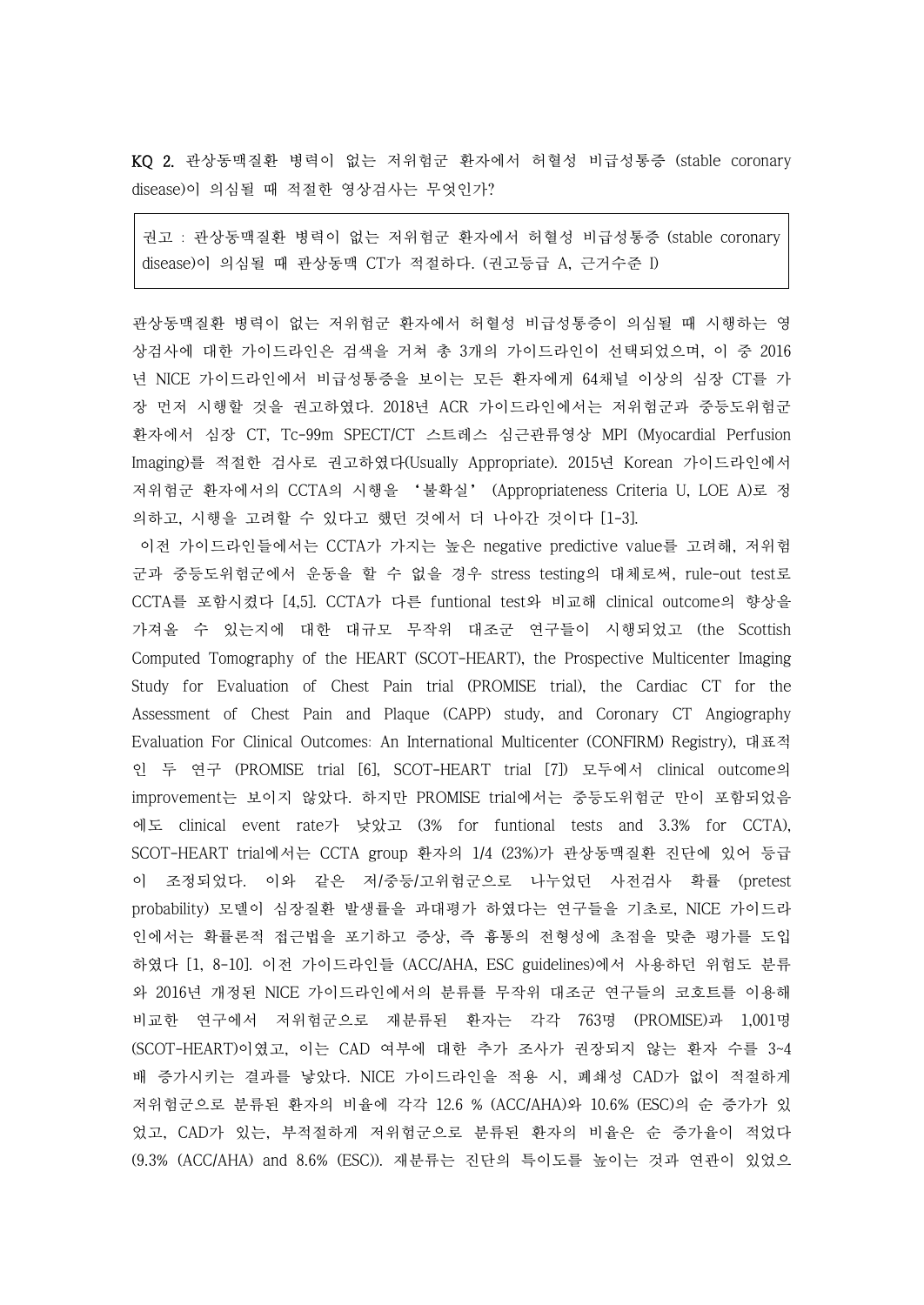며, 관상동맥 재개통에 대한 positive predictive value도 이전 가이드라인들보다 높았다.<br>NICE에서 아무런 실험을 하지 않은 군 (비관상적 증상)은 두 연구군 모두에서 관상동맥 폐 쇄의 유병률이 10 % 미만으로, ACC/AHA 및 ESC 지침에서도 모두 저위험군으로 판단할 수 있는 기준 이하였으며, 이는 안정성 협심증이 의심 될 때 환자의 증상을 특성화하는 것이 중요하다는 것을 강력하게 뒷받침 한다 [10, 11].

또한 개정된 NICE 가이드라인에서는 calcium scoring이 0인 환자에서도 significant coronary stenosis가 있기 때문에 더 이상 관상동맥 calcium scoring을 추천하지 않고, anatomical assessment인 CCTA를 권고하였다. 방사선량에 있어서도 CCTA의 기술적 발전으 로 volume coverage가 증가하고, 짧은 gantry rotation time의 제공이 가능해 졌기 때문에 coronary calcium score 수준의 방사선량으로 CCTA를 시행할 수 있다 [12, 13].

## 권고 고려사항

# 1. 이득과 위해 (Benefit and Harm)

저위험군의 허혈성 비급성통증을 진단하는데 CCTA를 1차 검사로 사용하면 invasive한 검 사가 필요한 환자군을 적절히 분류해 불필요한 invasive coronary angiography의 빈도를 낮 출 수 있다. CCTA 시행 이후, lifestyle modification과 treatment initiation을 빠르게 도입할 수 있어 미래의 CAD 발생률 저하에도 영향을 줄 수 있다. 스트레스 심장초음파, 스트레스 심근관류영상 등은 방사선과 조영제에 노출되지 않지만, CT는 방사선 피폭과 조영제 부작 용의 단점이 존재한다. 하지만 CCTA의 방사선량이 예전보다 현저히 낮아졌고, diagnostic performance 면에서 예전보다 향상되었기 때문에 이득이 더 크다 할 수 있다. 수용성과 적 용성 평가표는 부록2에 제시되어 있다.

### 2. 국내 수용성과 적용성 (Acceptability and Applicability)

우리나라의 경우 다른 나라에 비해 병원 자체의 CT 보유율이 높고 특히 대형병원은 심장 CT에서 필수적인 64 채널이상의 CT를 거의 대부분 보유하고 있기 때문에 심장 CT에 대한 접근성이 좋다. 따라서 진료지침의 국내 수용성에는 큰 무리가 없을 것으로 판단된다. 그러 나 건강보험적용 여부와 관련된 검사비용과 방사선 위해성, 조영제 부작용 등에 따른 환자 의 부담감 등에 있어서는 실제 적용하는데 어려운 측면도 존재할 수 있겠다.

#### 3. 검사별 방사선량

관상동맥 CT 2 or 3

## 참고문헌

- 1. National Institute for Health and Care Excellence. Chest Pain of Recent Onset: Assessment and Diagnosis of Recent Onset Chest Pain or Discomfort of Suspected Cardiac Origin (Update). Clinical Guideline 95. London, UK: NICE; 2016.
- 2. ACR Appropriateness Criteria® Chronic Chest Pain-Noncardiac Etiology Unlikely-Low to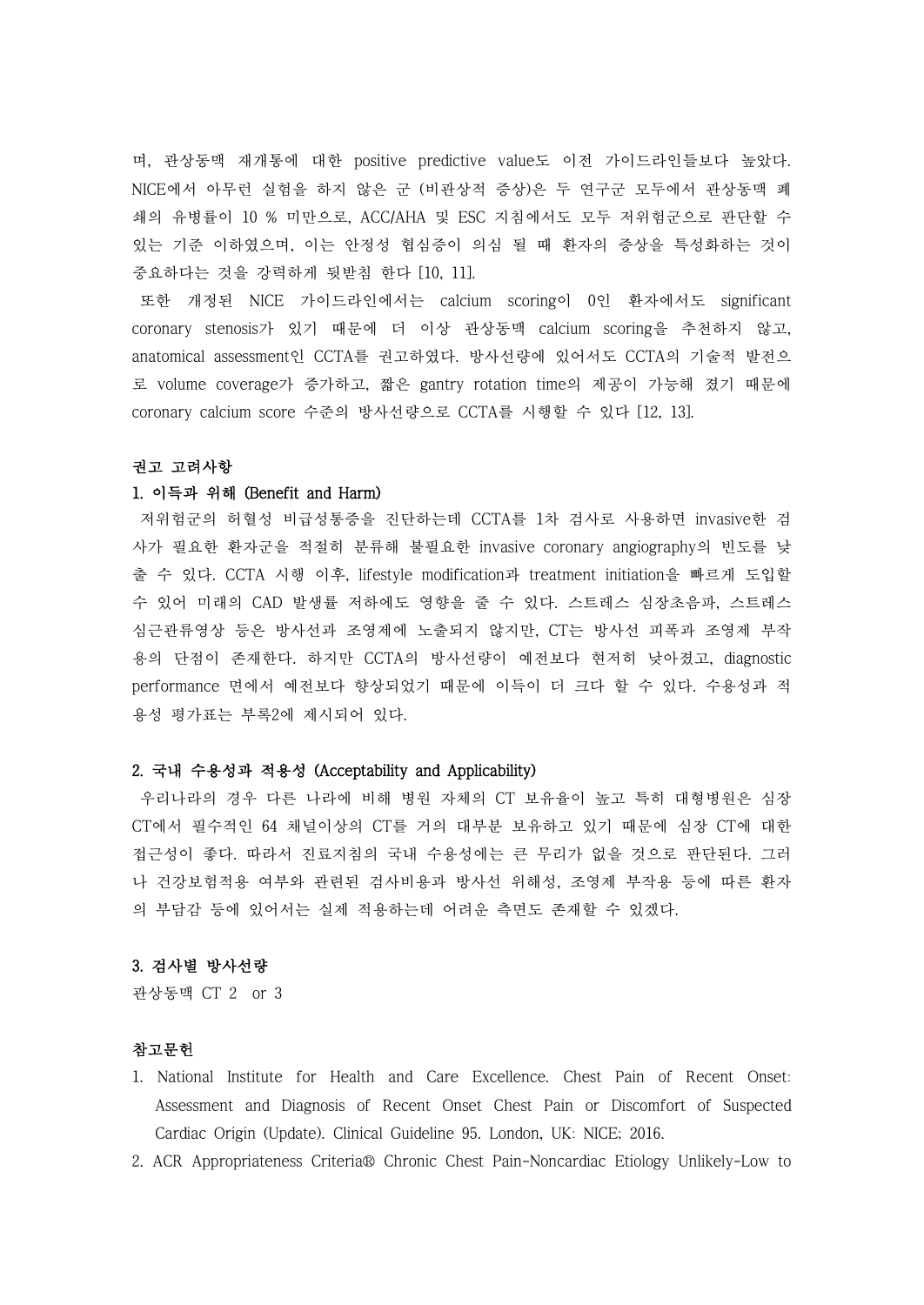Intermediate Probability of Coronary Artery Disease. Shah, Amar B. et al. Journal of the American College of Radiology, Volume 15, Issue 11, S283 - S290.

- 3. Kim YJ, Yong HS, Kim SM, et al. Korean guidelines for the appropriate use of cardiac CT. Korean J Radiol. 2015;16(2):251–285. doi:10.3348/kjr.2015.16.2.251
- 4. Fihn SD, Gardin JM, Abrams J, et al. 2012 ACCF/AHA/ACP/AATS/PCNA/SCAI/STS guideline for the diagnosis and management of patients with stable ischemic heart disease: a report of the American College of Cardiology Foundation/American Heart Association task force on practice guidelines, and the American College of Physicians, American Association for Thoracic Surgery, Preventive Cardiovascular Nurses Association, Society for Cardiovascular Angiography and Interventions, and Society of Thoracic Surgeons. J Am Coll Cardiol 2012;60:e44–164.
- 5. Task Force Members, Montalescot G, Sechtem U, et al. 2013 ESC guidelines on the management of stable coronary artery disease: the Task Force on the management of stable coronary artery disease of the European Society of Cardiology. Eur Heart J 2013;34:2949–3003.
- 6. Douglas PS, Hoffmann U, Lee KL, et al., for the PROMISE Investigators. PROspective Multicenter Imaging Study for Evaluation of chest pain: rationale and design of the PROMISE trial. Am Heart J 2014;167:796–803.e1.
- 7. SCOT-HEART Investigators. CT coronary angiography in patients with suspected angina due to coronary heart disease (SCOT-HEART): an open label, parallel-group, multicentre trial. Lancet 2015;385:2383–91.
- 8. Diamond GA, Forrester JS. Analysis of probability as an aid in the clinical diagnosis of coronary-artery disease, N Engl J Med, 1979, vol. 300 (pg. 1350-1358)
- 9. Genders TS, Steyerberg EW, Alkadhi H, Leschka S, Desbiolles L, Nieman K et al. A clinical prediction rule for the diagnosis of coronary artery disease: validation, updating, and extension. European Heart Journal. 2011; 32(11):1316-1330
- 10. Bittencourt MS, Hulten EA, Murthy VL, Cheezum M, Rochitte CE, Di Carli MF, Blankstein R. Clinical outcomes after evaluation of stable chest pain by coronary computed tomographic angiography versus usual care: a meta-analysis. Circulation: Cardiovascular Imaging. 2016;9:e004419.
- 11. Adamson PD, Newby DE, Hill CL, Coles A, Douglas PS, Fordyce CB. Comparison of International Guidelines for Assessment of Suspected Stable Angina: Insights From the PROMISE and SCOT-HEART. JACC Cardiovasc Imaging. 2018;11(9):1301–1310. doi:10.1016/j.jcmg.2018.06.021
- 12. Moss AJ, Williams MC, Newby DE, Nicol ED. The Updated NICE Guidelines: Cardiac CT as the First-Line Test for Coronary Artery Disease. Curr Cardiovasc Imaging Rep.